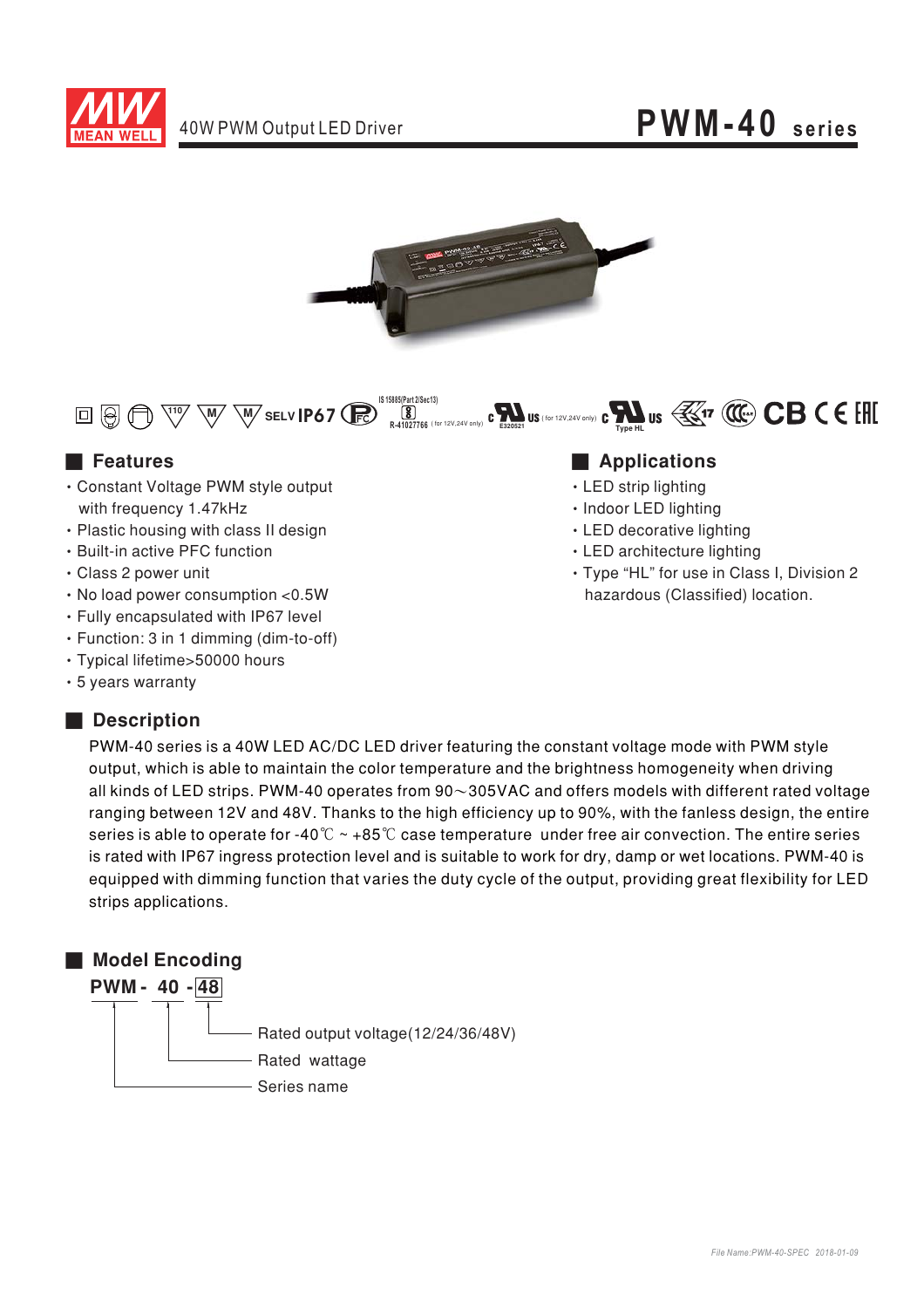

#### **SPECIFICATION**

| <b>MODEL</b>                      |                                                                                                                                                                                                                                                                                                                                                                                                                                                                                                                                                                                                                                                                                                                                                                                                                                                                                                                                                                                                                                                                                  | PWM-40-12                                                                                                                                                                          | <b>PWM-40-24</b>             | PWM-40-36        | <b>PWM-40-48</b> |
|-----------------------------------|----------------------------------------------------------------------------------------------------------------------------------------------------------------------------------------------------------------------------------------------------------------------------------------------------------------------------------------------------------------------------------------------------------------------------------------------------------------------------------------------------------------------------------------------------------------------------------------------------------------------------------------------------------------------------------------------------------------------------------------------------------------------------------------------------------------------------------------------------------------------------------------------------------------------------------------------------------------------------------------------------------------------------------------------------------------------------------|------------------------------------------------------------------------------------------------------------------------------------------------------------------------------------|------------------------------|------------------|------------------|
| <b>OUTPUT</b>                     | <b>DC VOLTAGE</b>                                                                                                                                                                                                                                                                                                                                                                                                                                                                                                                                                                                                                                                                                                                                                                                                                                                                                                                                                                                                                                                                | 12V                                                                                                                                                                                | <b>24V</b>                   | 36V              | 48V              |
|                                   | <b>RATED CURRENT</b>                                                                                                                                                                                                                                                                                                                                                                                                                                                                                                                                                                                                                                                                                                                                                                                                                                                                                                                                                                                                                                                             | 3.34A                                                                                                                                                                              | 1.67A                        | 1.12A            | 0.84A            |
|                                   | <b>RATED POWER</b>                                                                                                                                                                                                                                                                                                                                                                                                                                                                                                                                                                                                                                                                                                                                                                                                                                                                                                                                                                                                                                                               | 40.08W                                                                                                                                                                             | 40.08W                       | 40.32W           | 40.32W           |
|                                   | <b>DIMMING RANGE</b>                                                                                                                                                                                                                                                                                                                                                                                                                                                                                                                                                                                                                                                                                                                                                                                                                                                                                                                                                                                                                                                             | $0 - 100\%$                                                                                                                                                                        |                              |                  |                  |
|                                   | <b>PWM FREQUENCY (Typ.)</b>                                                                                                                                                                                                                                                                                                                                                                                                                                                                                                                                                                                                                                                                                                                                                                                                                                                                                                                                                                                                                                                      | 1.47kHz                                                                                                                                                                            |                              |                  |                  |
|                                   | SETUP, RISE TIME Note.2                                                                                                                                                                                                                                                                                                                                                                                                                                                                                                                                                                                                                                                                                                                                                                                                                                                                                                                                                                                                                                                          | 500ms, 80ms  115VAC / 230VAC                                                                                                                                                       |                              |                  |                  |
|                                   | <b>HOLD UP TIME (Typ.)</b>                                                                                                                                                                                                                                                                                                                                                                                                                                                                                                                                                                                                                                                                                                                                                                                                                                                                                                                                                                                                                                                       | 16ms/115VAC or 230VAC                                                                                                                                                              |                              |                  |                  |
|                                   | <b>VOLTAGE RANGE Note.3</b>                                                                                                                                                                                                                                                                                                                                                                                                                                                                                                                                                                                                                                                                                                                                                                                                                                                                                                                                                                                                                                                      | $90 - 305$ VAC<br>$127 - 431VDC$                                                                                                                                                   |                              |                  |                  |
|                                   |                                                                                                                                                                                                                                                                                                                                                                                                                                                                                                                                                                                                                                                                                                                                                                                                                                                                                                                                                                                                                                                                                  | (Please refer to "STATIC CHARACTERISTIC" section)                                                                                                                                  |                              |                  |                  |
| <b>INPUT</b>                      | <b>FREQUENCY RANGE</b>                                                                                                                                                                                                                                                                                                                                                                                                                                                                                                                                                                                                                                                                                                                                                                                                                                                                                                                                                                                                                                                           | $47 - 63$ Hz                                                                                                                                                                       |                              |                  |                  |
|                                   | <b>POWER FACTOR (Typ.)</b>                                                                                                                                                                                                                                                                                                                                                                                                                                                                                                                                                                                                                                                                                                                                                                                                                                                                                                                                                                                                                                                       | PF>0.97/115VAC, PF>0.95/230VAC, PF>0.92/277VAC @ full load<br>(Please refer to "POWER FACTOR (PF) CHARACTERISTIC" section)                                                         |                              |                  |                  |
|                                   | <b>TOTAL HARMONIC DISTORTION</b>                                                                                                                                                                                                                                                                                                                                                                                                                                                                                                                                                                                                                                                                                                                                                                                                                                                                                                                                                                                                                                                 | THD<20%(@load≧60%/115VAC, 230VAC; @load≧75%/277VAC)<br>(Please refer to "TOTAL HARMONIC DISTORTION" section)                                                                       |                              |                  |                  |
|                                   | <b>EFFICIENCY (Typ.)</b>                                                                                                                                                                                                                                                                                                                                                                                                                                                                                                                                                                                                                                                                                                                                                                                                                                                                                                                                                                                                                                                         | 86%                                                                                                                                                                                | 89%                          | 90%              | 90%              |
|                                   | <b>AC CURRENT (Typ.)</b>                                                                                                                                                                                                                                                                                                                                                                                                                                                                                                                                                                                                                                                                                                                                                                                                                                                                                                                                                                                                                                                         | 0.3A/230VAC<br>0.6A/115VAC<br>0.25A/277VAC                                                                                                                                         |                              |                  |                  |
|                                   | <b>INRUSH CURRENT (Typ.)</b>                                                                                                                                                                                                                                                                                                                                                                                                                                                                                                                                                                                                                                                                                                                                                                                                                                                                                                                                                                                                                                                     | COLD START 50A(twidth=270µs measured at 50% Ipeak) at 230VAC; Per NEMA 410                                                                                                         |                              |                  |                  |
|                                   | MAX. NO. of PSUs on 16A<br><b>CIRCUIT BREAKER</b>                                                                                                                                                                                                                                                                                                                                                                                                                                                                                                                                                                                                                                                                                                                                                                                                                                                                                                                                                                                                                                | 9 units (circuit breaker of type B) / 16 units (circuit breaker of type C) at 230VAC                                                                                               |                              |                  |                  |
|                                   | <b>LEAKAGE CURRENT</b>                                                                                                                                                                                                                                                                                                                                                                                                                                                                                                                                                                                                                                                                                                                                                                                                                                                                                                                                                                                                                                                           | <0.25mA / 277VAC                                                                                                                                                                   |                              |                  |                  |
|                                   | <b>NO LOAD POWER CONSUMPTION</b>                                                                                                                                                                                                                                                                                                                                                                                                                                                                                                                                                                                                                                                                                                                                                                                                                                                                                                                                                                                                                                                 | < 0.5W                                                                                                                                                                             |                              |                  |                  |
| <b>PROTECTION</b>                 | <b>OVERLOAD</b>                                                                                                                                                                                                                                                                                                                                                                                                                                                                                                                                                                                                                                                                                                                                                                                                                                                                                                                                                                                                                                                                  | 108 ~ 120% rated output power                                                                                                                                                      |                              |                  |                  |
|                                   |                                                                                                                                                                                                                                                                                                                                                                                                                                                                                                                                                                                                                                                                                                                                                                                                                                                                                                                                                                                                                                                                                  | Hiccup mode, recovers automatically after fault condition is removed                                                                                                               |                              |                  |                  |
|                                   | <b>SHORT CIRCUIT</b>                                                                                                                                                                                                                                                                                                                                                                                                                                                                                                                                                                                                                                                                                                                                                                                                                                                                                                                                                                                                                                                             | Shut down o/p voltage, re-power on to recover                                                                                                                                      |                              |                  |                  |
|                                   | <b>OVER VOLTAGE</b>                                                                                                                                                                                                                                                                                                                                                                                                                                                                                                                                                                                                                                                                                                                                                                                                                                                                                                                                                                                                                                                              | $15 - 17V$                                                                                                                                                                         | $28 - 34V$                   | $41 - 46V$       | $54 - 60V$       |
|                                   |                                                                                                                                                                                                                                                                                                                                                                                                                                                                                                                                                                                                                                                                                                                                                                                                                                                                                                                                                                                                                                                                                  | Shut down o/p voltage, re-power on to recover                                                                                                                                      |                              |                  |                  |
|                                   | <b>OVER TEMPERATURE</b>                                                                                                                                                                                                                                                                                                                                                                                                                                                                                                                                                                                                                                                                                                                                                                                                                                                                                                                                                                                                                                                          | Shut down o/p voltage, re-power on to recover                                                                                                                                      |                              |                  |                  |
| <b>ENVIRONMENT</b>                | <b>WORKING TEMP.</b>                                                                                                                                                                                                                                                                                                                                                                                                                                                                                                                                                                                                                                                                                                                                                                                                                                                                                                                                                                                                                                                             | Tcase=-40 ~ +85°C (Please refer to "OUTPUT LOAD vs TEMPERATURE" section)                                                                                                           |                              |                  |                  |
|                                   | <b>MAX. CASE TEMP.</b>                                                                                                                                                                                                                                                                                                                                                                                                                                                                                                                                                                                                                                                                                                                                                                                                                                                                                                                                                                                                                                                           | Tcase=+85 $°C$                                                                                                                                                                     |                              |                  |                  |
|                                   | <b>WORKING HUMIDITY</b>                                                                                                                                                                                                                                                                                                                                                                                                                                                                                                                                                                                                                                                                                                                                                                                                                                                                                                                                                                                                                                                          | 20~95% RH non-condensing                                                                                                                                                           |                              |                  |                  |
|                                   | <b>STORAGE TEMP., HUMIDITY</b>                                                                                                                                                                                                                                                                                                                                                                                                                                                                                                                                                                                                                                                                                                                                                                                                                                                                                                                                                                                                                                                   | $-40 \sim +80^{\circ}$ C, 10 ~ 95% RH                                                                                                                                              |                              |                  |                  |
|                                   | <b>TEMP. COEFFICIENT</b>                                                                                                                                                                                                                                                                                                                                                                                                                                                                                                                                                                                                                                                                                                                                                                                                                                                                                                                                                                                                                                                         | $\pm$ 0.03%/°C (0~50°C)                                                                                                                                                            |                              |                  |                  |
|                                   | <b>VIBRATION</b>                                                                                                                                                                                                                                                                                                                                                                                                                                                                                                                                                                                                                                                                                                                                                                                                                                                                                                                                                                                                                                                                 | 10 $\sim$ 500Hz, 5G 12min./1 cycle, period for 72min. each along X, Y, Z axes<br>UL8750(type "HL"), UL879(for 12V,24V only), CSA C22.2 No. 250.13-12; ENEC EN61347-1, EN61347-2-13 |                              |                  |                  |
| <b>SAFETY &amp;</b><br><b>EMC</b> | <b>SAFETY STANDARDS</b> Note.5                                                                                                                                                                                                                                                                                                                                                                                                                                                                                                                                                                                                                                                                                                                                                                                                                                                                                                                                                                                                                                                   | independent, EN62384, IP67, BIS IS15885(for 12V, 24V only), EAC TP TC 004 approved; Design refer to EN60335-1                                                                      |                              |                  |                  |
|                                   | <b>WITHSTAND VOLTAGE</b>                                                                                                                                                                                                                                                                                                                                                                                                                                                                                                                                                                                                                                                                                                                                                                                                                                                                                                                                                                                                                                                         | I/P-O/P:3.75KVAC                                                                                                                                                                   |                              |                  |                  |
|                                   | <b>ISOLATION RESISTANCE</b>                                                                                                                                                                                                                                                                                                                                                                                                                                                                                                                                                                                                                                                                                                                                                                                                                                                                                                                                                                                                                                                      | I/P-O/P:100M Ohms / 500VDC / 25°C/70% RH                                                                                                                                           |                              |                  |                  |
|                                   | <b>EMC EMISSION Note.6</b>                                                                                                                                                                                                                                                                                                                                                                                                                                                                                                                                                                                                                                                                                                                                                                                                                                                                                                                                                                                                                                                       | Compliance to EN55015, EN61000-3-2 Class C (@load≧60%); EN61000-3-3, EAC TP TC 020                                                                                                 |                              |                  |                  |
|                                   | <b>EMC IMMUNITY</b>                                                                                                                                                                                                                                                                                                                                                                                                                                                                                                                                                                                                                                                                                                                                                                                                                                                                                                                                                                                                                                                              | Compliance to EN61000-4-2,3,4,5,6,8,11; EN61547, light industry level (surge immunity Line-Line 2KV), EAC TP TC 020<br>MIL-HDBK-217F $(25^{\circ}\text{C})$                        |                              |                  |                  |
| <b>OTHERS</b>                     | <b>MTBF</b>                                                                                                                                                                                                                                                                                                                                                                                                                                                                                                                                                                                                                                                                                                                                                                                                                                                                                                                                                                                                                                                                      | 995.5K hrs min.                                                                                                                                                                    | Telcordia SR-332 (Bellcore); | 270.02K hrs min. |                  |
|                                   | <b>DIMENSION</b>                                                                                                                                                                                                                                                                                                                                                                                                                                                                                                                                                                                                                                                                                                                                                                                                                                                                                                                                                                                                                                                                 | 150*53*35mm (L*W*H)                                                                                                                                                                |                              |                  |                  |
|                                   | <b>PACKING</b>                                                                                                                                                                                                                                                                                                                                                                                                                                                                                                                                                                                                                                                                                                                                                                                                                                                                                                                                                                                                                                                                   | 0.49Kg;30pcs/15.7Kg/1.0CUFT                                                                                                                                                        |                              |                  |                  |
| <b>NOTE</b>                       | 1. All parameters NOT specially mentioned are measured at 230VAC input, rated current and 25°C of ambient temperature.<br>2. De-rating may be needed under low input voltages. Please refer to "STATIC CHARACTERISTIC" sections for details.<br>3. Length of set up time is measured at first cold start. Turning ON/OFF the driver may lead to increase of the set up time.<br>4. The driver is considered as a component that will be operated in combination with final equipment. Since EMC performance will be affected<br>by the complete installation, the final equipment manufacturers must re-qualify EMC Directive on the complete installation again.<br>5. The model certified for CCC(GB19510.14, GB19510.1, GB17743 and GB17625.1) is an optional model . Please contact MEAN WELL for details.<br>6. This series meets the typical life expectancy of >50,000 hours of operation when Tcase, particularly (tc) point (or TMP, per DLC), is about 75°C<br>or less.<br>7. Please refer to the warranty statement on MEAN WELL's website at http://www.meanwell.com |                                                                                                                                                                                    |                              |                  |                  |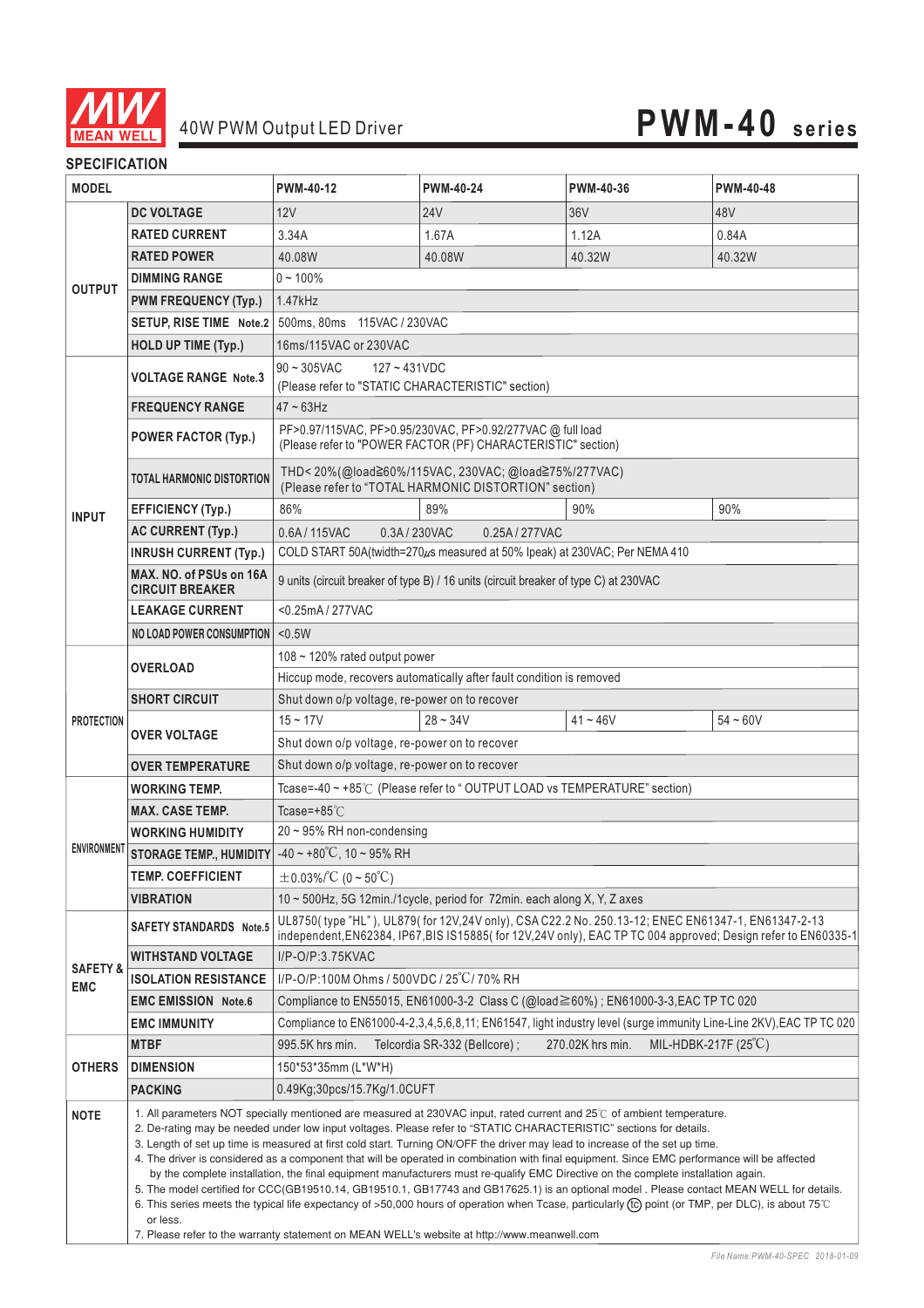

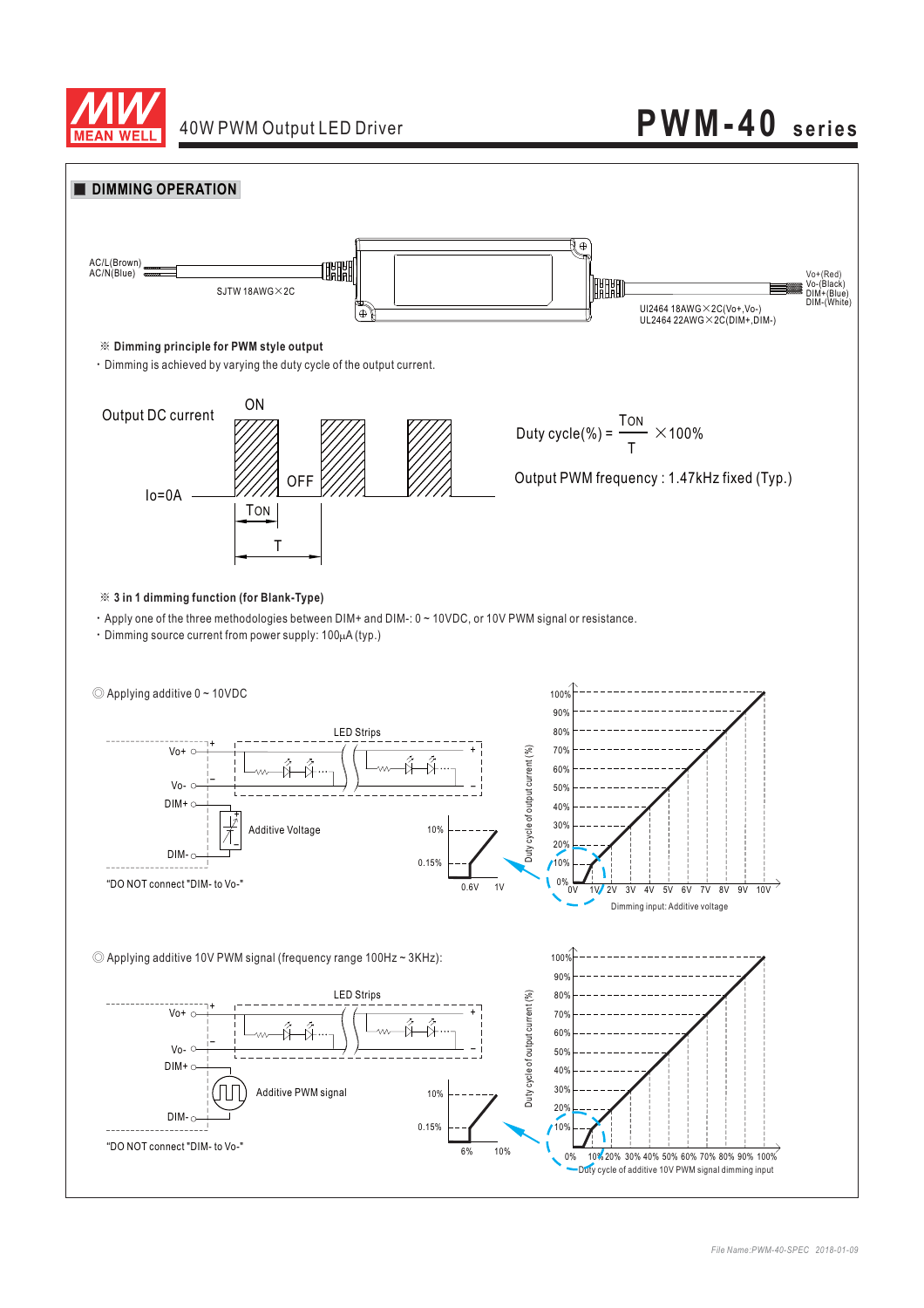



- Note : 1. Min. duty cycle of output current is about 6% and the output current is not defined when 0%< Iout<6%.
	-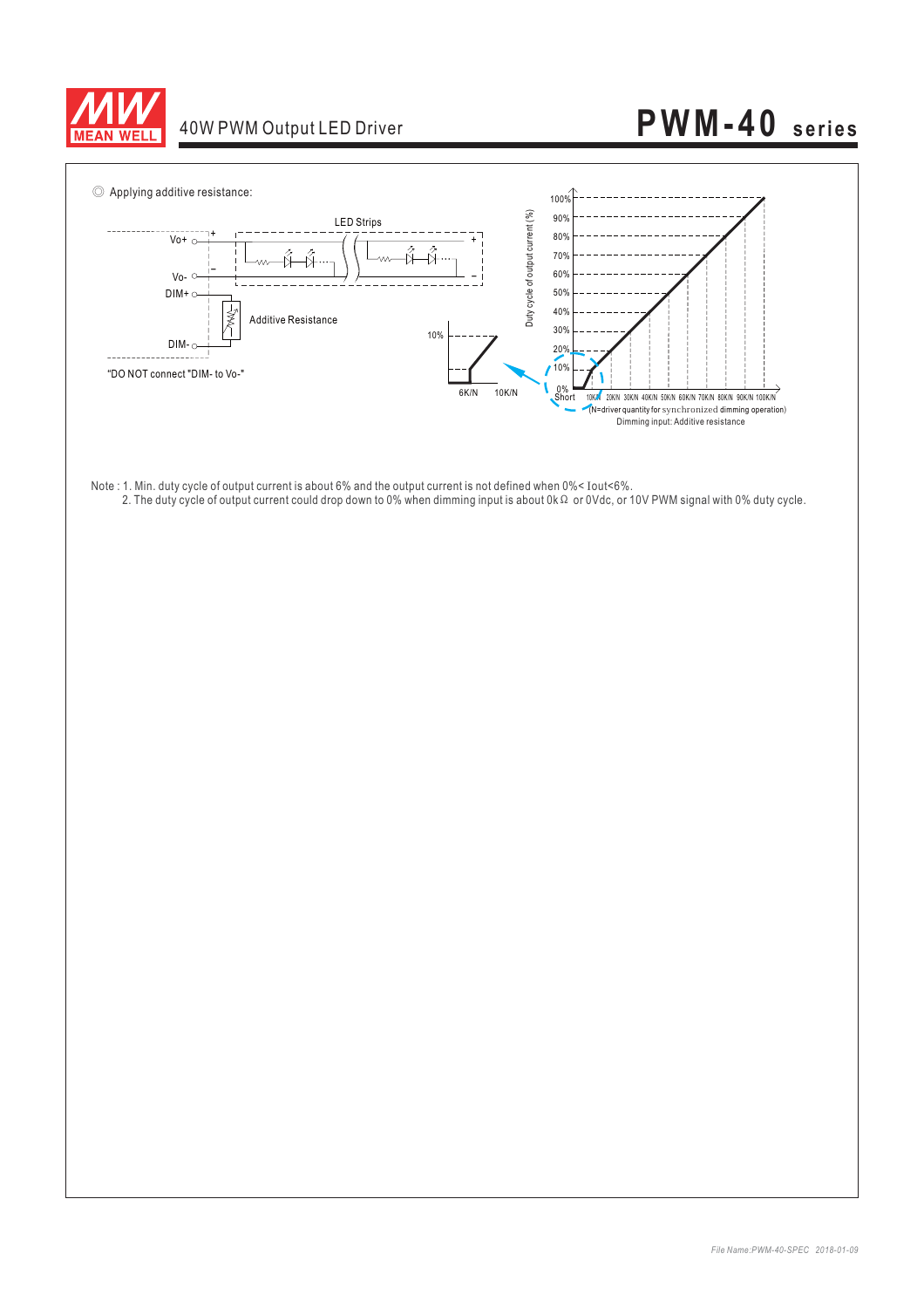

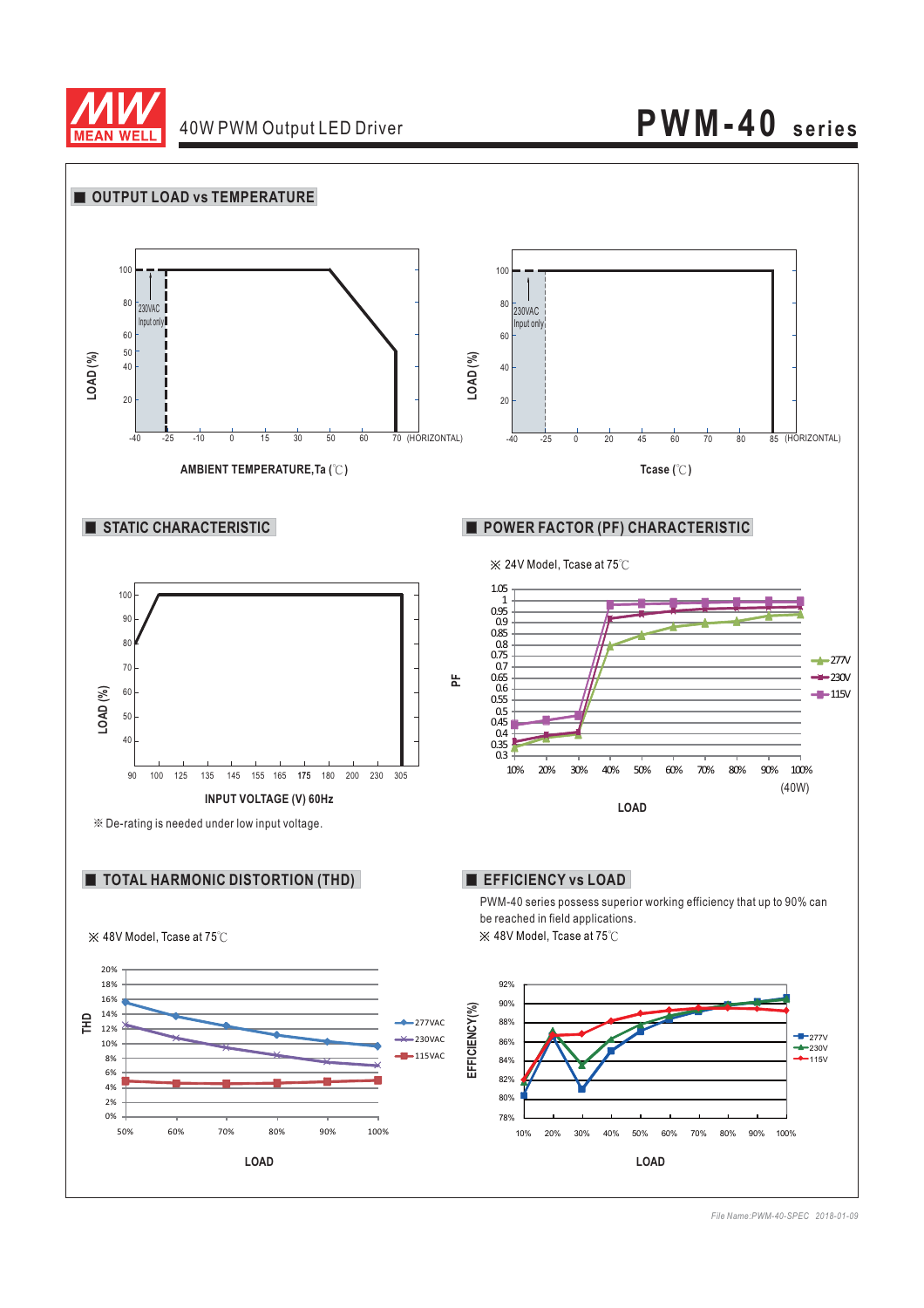

**LIFE TIME** 



Tcase  $(°C)$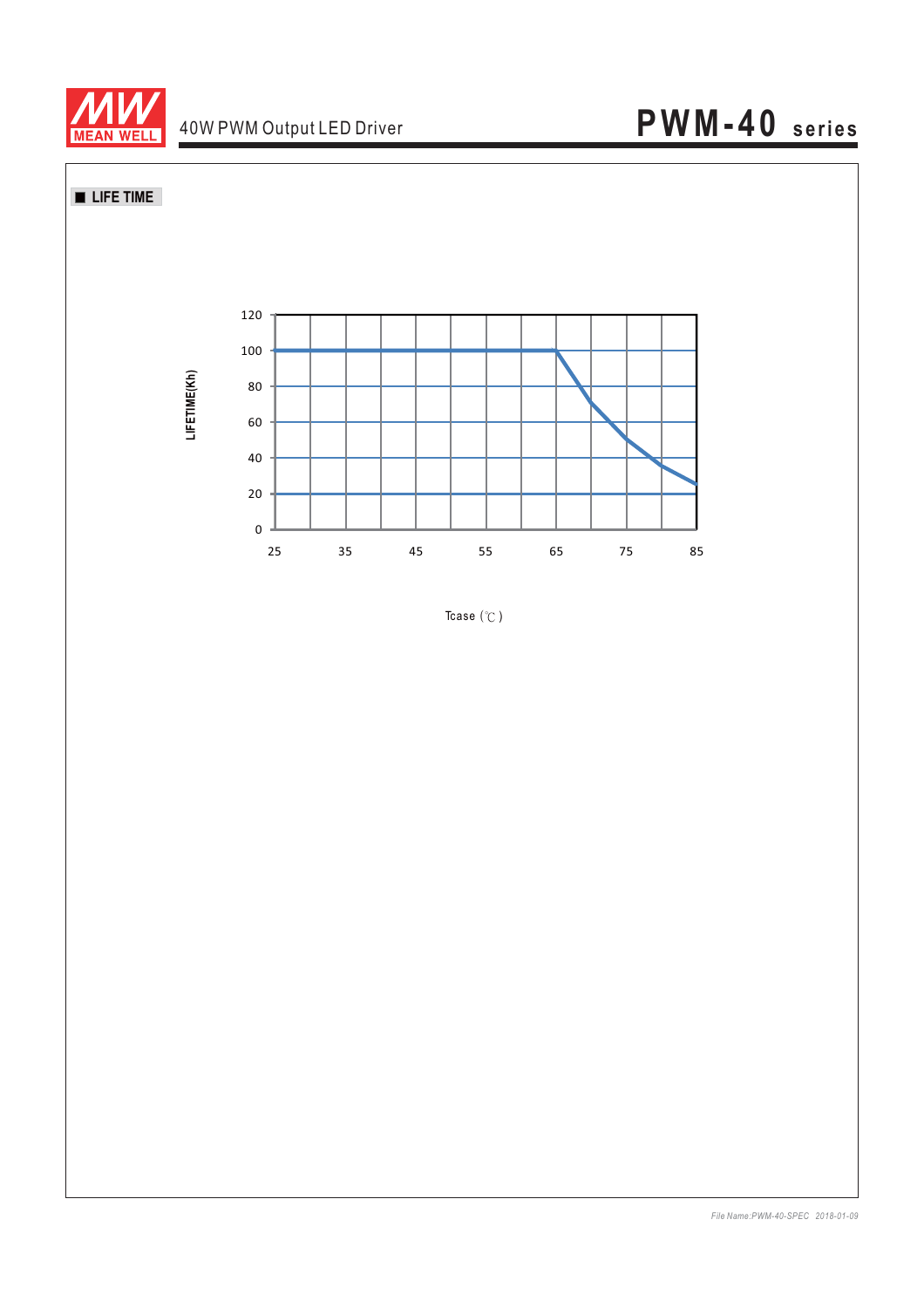